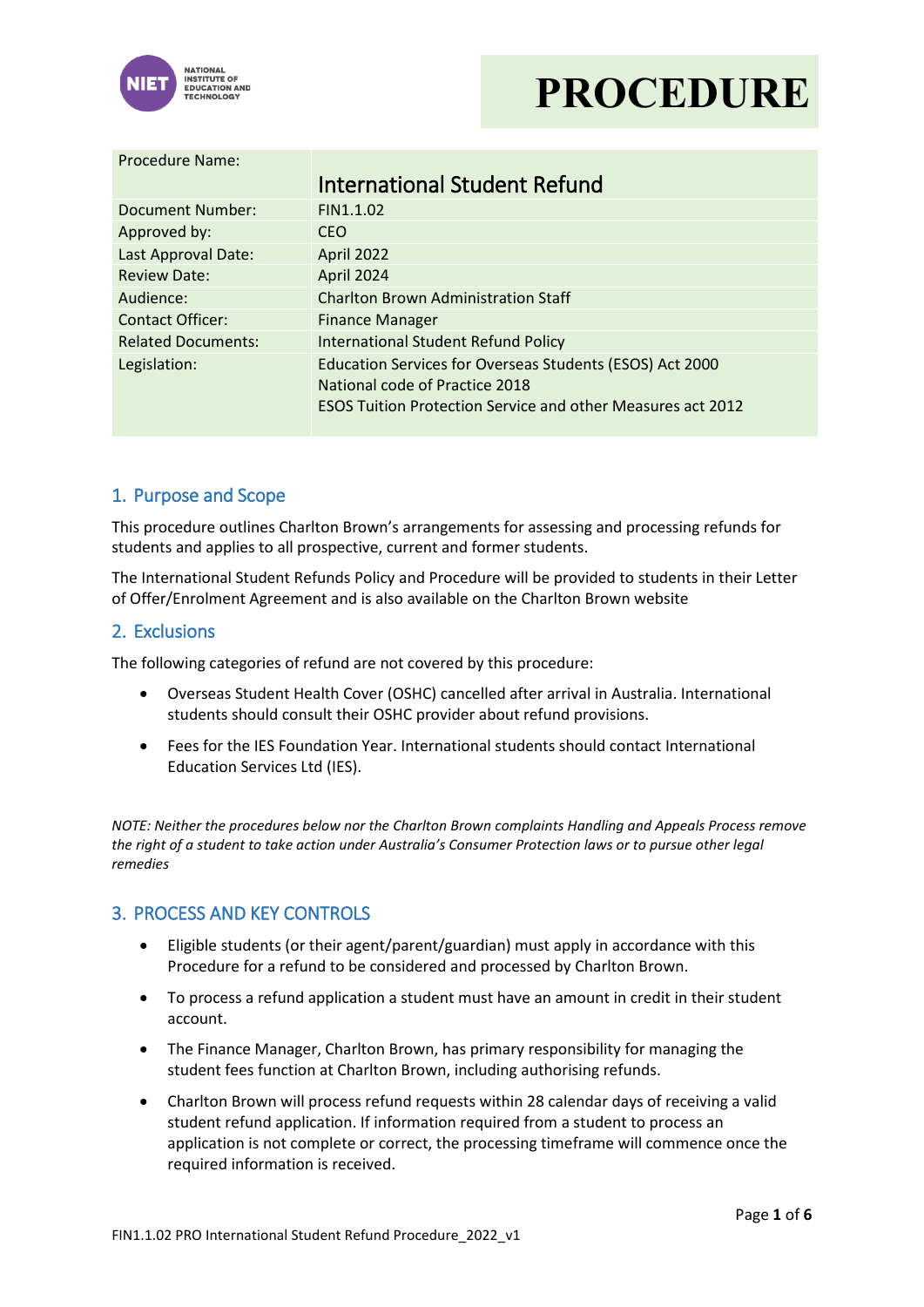



- Unless stated in the International Student Refunds Policy and Procedure, administrative fees and charges, including the Enrolment Fee, Student Services Fee, and Textbooks and Materials Fee, will not be refunded on the cancellation of enrolment.
- Refunds are paid in Australian dollars.
- Refunds are generally made to the original payment source.
- Students have a right to seek a review of a refund decision in accordance with Section 4 of this Procedure.

## 5. ELIGIBILITY FOR REFUND

- 1. A full refund of all fees paid will be made where an application for a visa is refused by Australian immigration authorities and a student is unable to commence the Charlton Brown (CB) Program due to the visa refusal. Certified evidence of the visa refusal is required within two weeks from the date of notice.
- 2. Any student who cancels an enrolment in a CB Program more than three (3) calendar months prior to the scheduled commencement of the Program will have the prepaid tuition fees refunded in full. The Student Services Fee and the Textbooks and Materials Fee will also be refunded in full.
- 3. Any student who cancels an enrolment in a CB Program between one (1) and three (3) calendar months prior to the scheduled commencement of the Program will have the prepaid tuition fees refunded.
- 4. Any student who cancels an enrolment less than one (1) calendar month prior to the scheduled commencement of the CB Program, or after the Program has commenced, is not eligible for a refund of any fees paid.
- 5. A refund is not payable where Charlton Brown cancels a student's enrolment in the following circumstances:
	- a. 5.1. Charlton Brown withdraws an international student's offer of a place in the CB Program or cancel's an international student's enrolment in the CB Program, due to the provision of incomplete or incorrect information in an application for admission. In this case the cancellation charge will be applied as per 5.2 – 5.4 above.
	- b. 5.2. Charlton Brown cancels a student's enrolment in the CB Program under the Charlton Brown Student Misconduct Policy. In this case no fees paid by the student are refunded.
- *6.* Any student who is provisionally enrolled in the CB Program on condition of presenting evidence of meeting English language proficiency requirements and cannot achieve the required condition, will have the prepaid tuition fees refunded in full. The Student Services Fee and the Textbooks and *Materials Fee will also be refunded in full.*
- 7. The second fees instalment is payable unless a student cancels their enrolment prior to the due date. No refund of any second instalment fees paid is payable after the payment due date.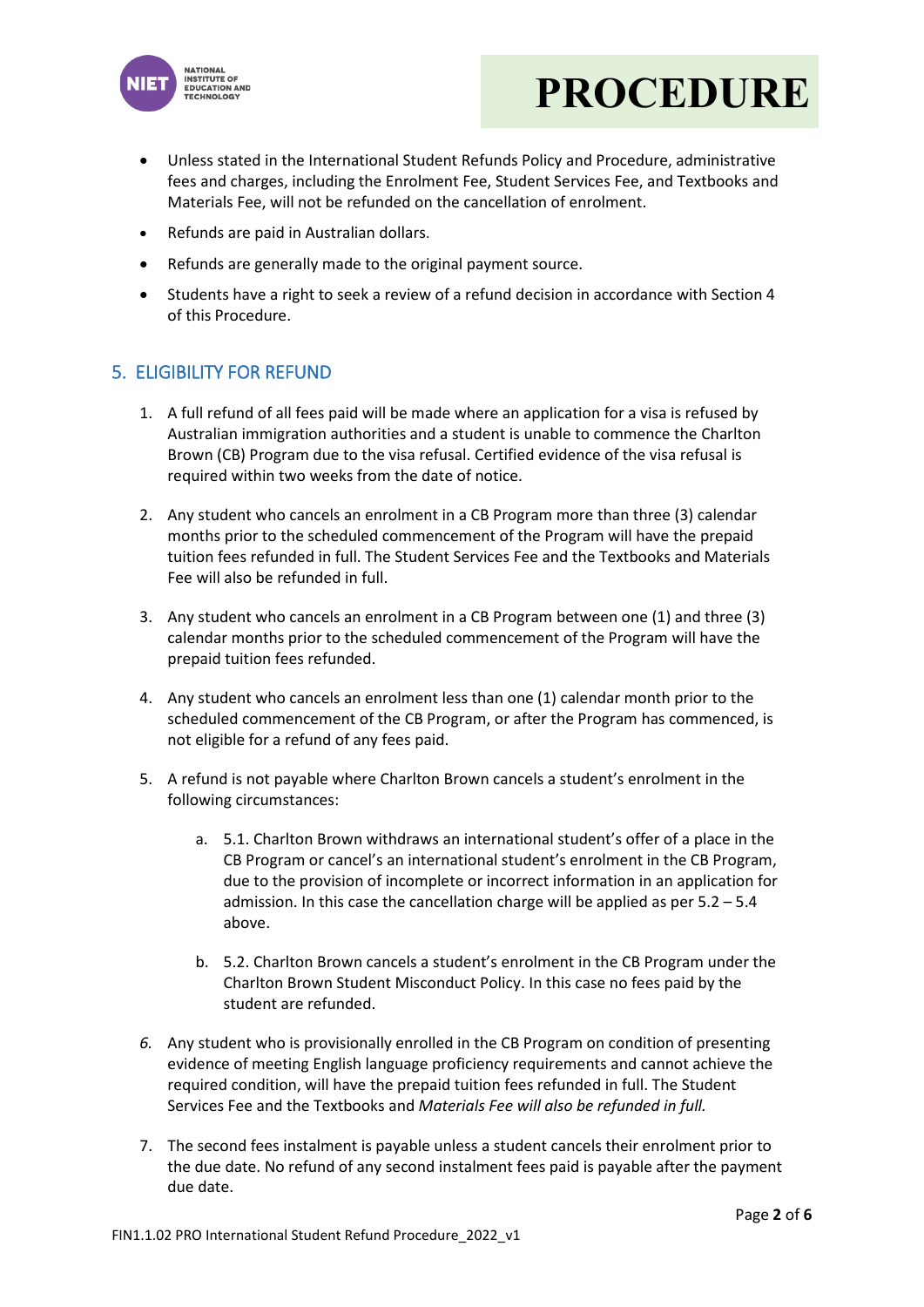

# **PROCEDURE**

- 8. Any international student who becomes an Australian citizen or permanent resident, or a New Zealand citizen, during their enrolment in the CB Program and subsequently cancels their enrolment, no fees paid by the student are refunded. The student may complete the CB Program, however the offer of guaranteed admission to a University will be withdrawn.
- 9. In the unlikely event that Charlton Brown is unable to deliver a Program in full, a student will be offered a refund of all unspent prepaid tuition fees paid for the study period in which the default occurs and any tuition fees paid in advance for future studies in the Program, or the student may be offered enrolment in an alternative program. If Charlton Brown is unable to deliver the program that has been paid for and does not offer students an alternative program that they accept, or pay a refund of unspent prepaid tuition fees, the Australian Government's Tuition Protection Service (TPS) will assist students to find an alternative program or to get a refund, if a suitable alternative is not found.

## 6. APPLICATIONS FOR REFUND

- 1. Students (or parent/guardian if student is under 18 years of age) applying for a refund must submit an online Cancellation form via the Charlton Brown Student Portal.
- 2. Charlton Brown will process refund requests within 28 calendar days of receiving a valid student refund application. If information required from a student to process an application is not complete or correct, the processing timeframe will commence once the required information is received.
- 3. Where a student provides documentary evidence clearly demonstrating that compelling or compassionate circumstances apply, a refund of fees will be at the discretion of Charlton Brown and will be consistent with the Charlton Brown International Student Refund Policy.

**NB.** Compelling and compassionate circumstances are generally those beyond the control of the student and which have an impact upon the student's academic progress or well-being. These include, but are not limited to:

- i. Serious illness or injury.
- ii. Bereavement of close family members such as parents, siblings, or grandparents.
- iii. Major political upheaval or natural disaster in the home country.
- iv. Involvement in a traumatic experience.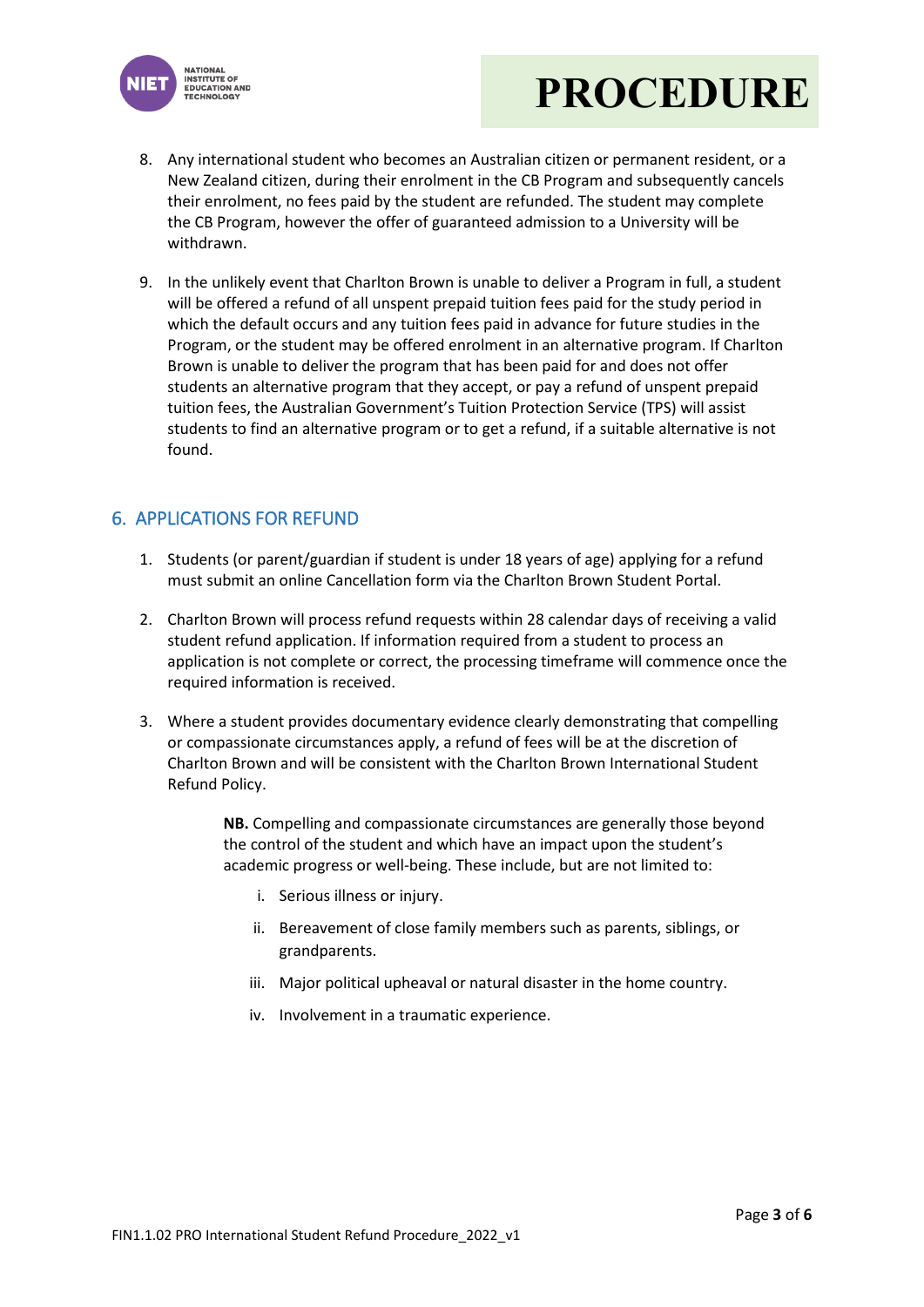



# 7. APPEALS PROCESS

- 1. Students will receive written notification of a decision regarding their refund application within 14 calendar days of receiving a valid student refund application. The student will also be provided with a copy of the Charlton Brown Complaints Handling and Appeals Process. Where any student disagrees with Charlton Brown's application of the Refund Policy and Procedure the student has 20 working days to submit an appeal using the Charlton Brown Complaints Handling and Appeals Process.
- 2. The student's appeal is reviewed by the Finance Manager. Students will receive written notification of a decision regarding the outcome of the appeal, including any reasons for an appeal being denied.
- 3. If the appeal is denied the student is informed of their option to appeal to the Queensland Ombudsman. The student is informed that they have 10 working days to make an appeal to the Queensland Ombudsman and that they are required to inform Charlton Brown of their case number as proof of lodgement.

#### **Definitions**

| <b>CRICOS</b>                                     | Commonwealth Register of Institutions and Courses for Overseas<br>Students. Database of every course and institution that enrols overseas<br>students.                                                                                                                                                                                                |  |  |  |
|---------------------------------------------------|-------------------------------------------------------------------------------------------------------------------------------------------------------------------------------------------------------------------------------------------------------------------------------------------------------------------------------------------------------|--|--|--|
| <b>Confirmation of</b><br><b>Enrolment (eCoE)</b> | A document provided electronically, which is issued by the registered<br>provider to intending overseas students and which must accompany<br>their application for a student visa. It confirms the overseas student's<br>eligibility to enrol in the particular course of the registered provider and<br>specifies the dates of the enrolment period. |  |  |  |
| <b>Enrolment</b>                                  | Where the student has been issued with an eCoE to confirm acceptance<br>by Charlton Brown is occupying a place in the CRICOS registered course<br>for which the student was accepted. The period of enrolment includes<br>any scheduled breaks between terms.                                                                                         |  |  |  |
| <b>Enrolment Agreement</b>                        | Written agreement between Charlton Brown and student which<br>outlines provisions and conditions of enrolment.                                                                                                                                                                                                                                        |  |  |  |
| <b>ESOS Act</b>                                   | The Education Services for Overseas Students Act 2000. This Act<br>regulates the delivery of education services to international students.                                                                                                                                                                                                            |  |  |  |
| <b>Fees instalment</b>                            | Fees for the CB Program are payable quarterly instalments. The first is<br>payable upon acceptance of offer.                                                                                                                                                                                                                                          |  |  |  |
| <b>Letter of Offer</b>                            | An official document issued to offer a student admission in a course.                                                                                                                                                                                                                                                                                 |  |  |  |
| <b>National Code</b>                              | The National Code of Practice for Registration Authorities and Providers<br>of Education and Training to Overseas Students 2018, provides<br>nationally consistent standards for the conduct of registered providers<br>and the registration of their courses.                                                                                        |  |  |  |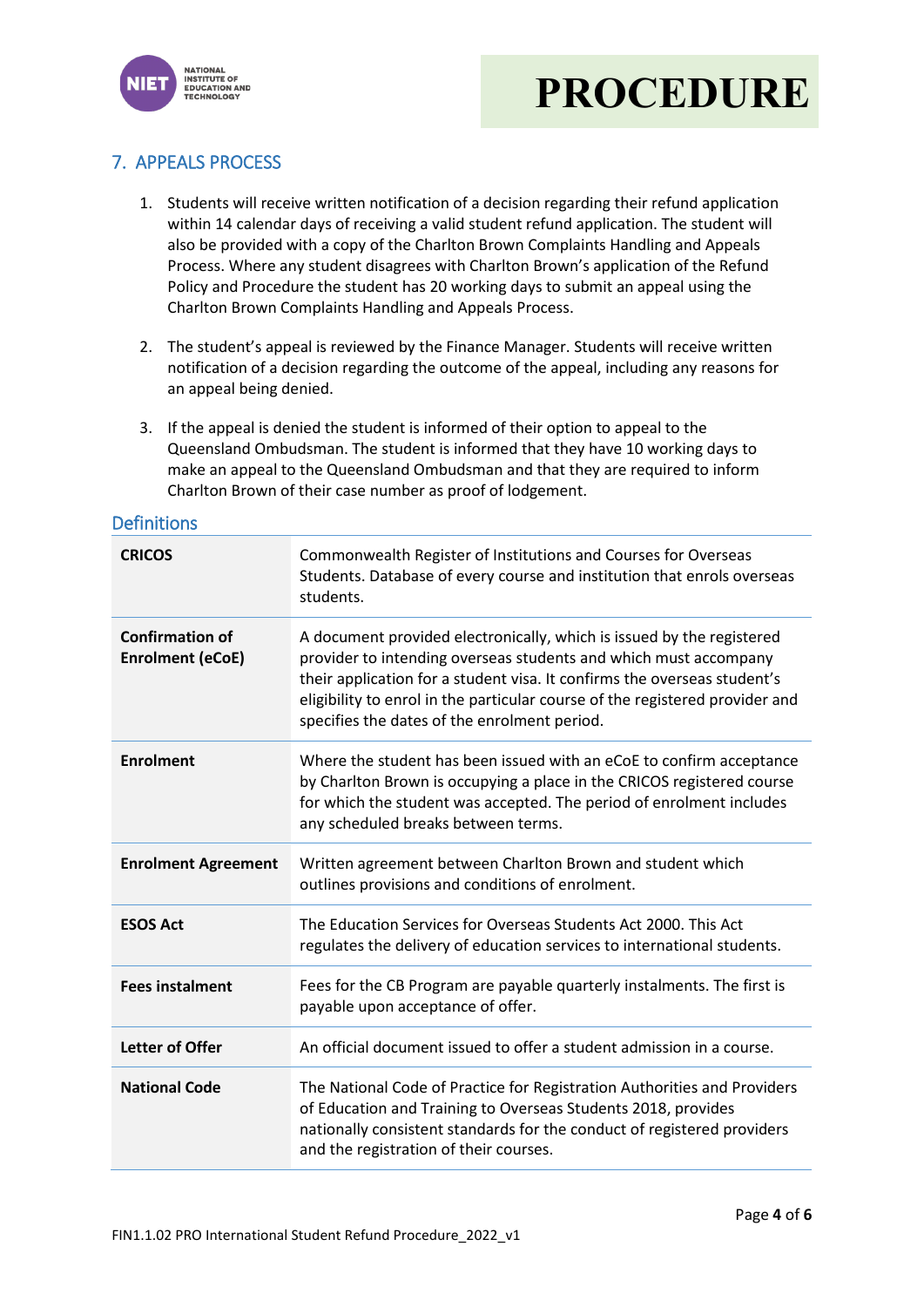

# **PROCEDURE**

| <b>PRISMS</b>       | Provider Registration and International Students Management System.<br>The system used to process information given to the Department of<br>Immigration and Border Protection by registered providers.      |  |  |  |
|---------------------|-------------------------------------------------------------------------------------------------------------------------------------------------------------------------------------------------------------|--|--|--|
| <b>Student</b>      | A student who is enrolled at Charlton Brown and includes both<br>prospective students and enrolled students who are 'overseas students'<br>as defined in the National Code 2018.                            |  |  |  |
| <b>Student Visa</b> | An authorisation permitting people who are not Australian citizens or<br>permanent residents to come to Australia for the primary purpose of<br>studying in Australia as defined by the Migration Act 1958. |  |  |  |

## **Reference List**

Contacts

### *CHARLTON BROWN Student Information*

| <b>Description</b>     | Contact details for all enquiries                      |  |  |  |
|------------------------|--------------------------------------------------------|--|--|--|
| <b>Contact Details</b> | Email: studentservices@charltonbrown.edu.au            |  |  |  |
|                        | Phone: (07) 3216 0288                                  |  |  |  |
|                        | Address: Level 4, 102 Adelaide street, Brisbane Q 4000 |  |  |  |

*Queensland Ombudsman*

| aucchonana Ombadoman                                          |                                                                                                                   |  |  |  |  |  |
|---------------------------------------------------------------|-------------------------------------------------------------------------------------------------------------------|--|--|--|--|--|
| <b>Description</b>                                            | Contact details for students to appeal decisions once the Charlton Brown<br>appeals processes have been exhausted |  |  |  |  |  |
| <b>Contact Details</b>                                        | +61 7 3005 7000                                                                                                   |  |  |  |  |  |
|                                                               | Level 18, 53 Albert Street, Brisbane QLD 4000                                                                     |  |  |  |  |  |
|                                                               | GPO Box 3314, Brisbane QLD 4001                                                                                   |  |  |  |  |  |
|                                                               | ombudsman.qld.gov.au/about-us/contact-us/enquiries-and-feedback                                                   |  |  |  |  |  |
| Australian Commonwealth Government Department of Home Affairs |                                                                                                                   |  |  |  |  |  |
| <b>Description</b>                                            | Contact details for visa enquiries                                                                                |  |  |  |  |  |

| <b>Contact Details</b>   299 Adelaide Street, Brisbane QLD 4000 |
|-----------------------------------------------------------------|
| GPO Box 9984, Brisbane QLD 4001                                 |

| <b>Version History</b> |                 |          |                                    |                           |
|------------------------|-----------------|----------|------------------------------------|---------------------------|
| <b>Review Period:</b>  |                 |          | 2 years from date of last approval |                           |
| <b>Version</b>         | <b>Approved</b> | Approval | <b>Effective</b>                   | <b>Sections Modified:</b> |
| Number:                | by:             | Date:    | Date:                              |                           |
| D <sub>1</sub>         | Compliance      |          |                                    | Procedures developed      |
|                        | Manager         |          |                                    |                           |
| V <sub>1</sub>         | <b>CEO</b>      | April    | April                              | Procedure Approved        |
|                        |                 | 2022     | 2022                               |                           |
|                        |                 |          |                                    |                           |